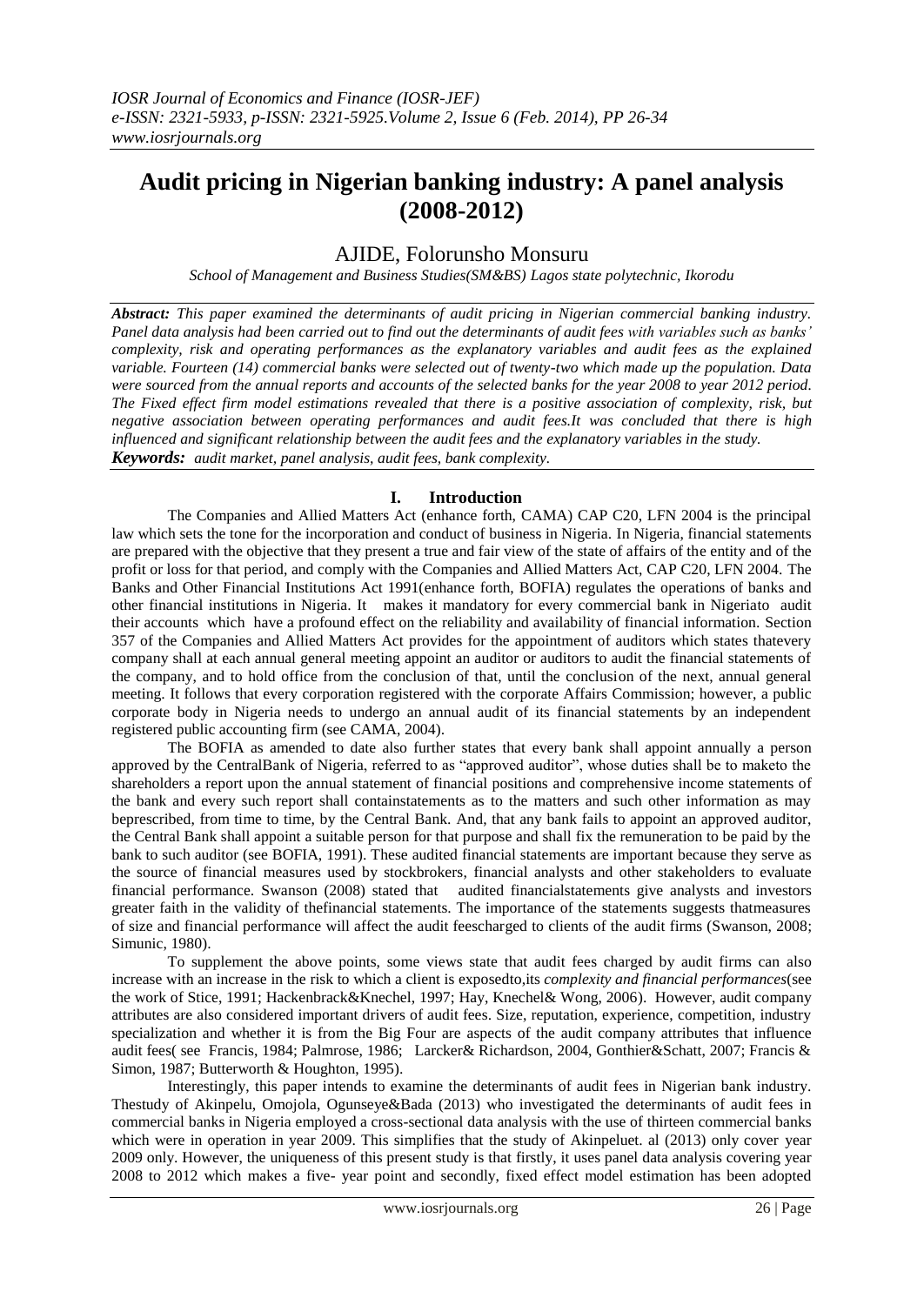which takes of care the heterogeneity of different banking firms in the industry. The remainder of this paper is sectioned into four. The next section deals with literature review followed by methodology, discussion of results and conclusion ends discussion.

### **II. Literature Review**

#### **2.1 Theoriesof Audit Services**

There four major theories normally used to theories of audit services as given byHayes ,Schilder, Dassen & Wallage (2005):

- 1. **The policeman theory**: In the early 20th century, it wasclaimed that the auditor was responsible for searching,discovering and preventing fraud. However, more recently the main focus of auditors has been to providereasonable assurance and verify the truth and fairness of the financial statements.
- 2. **The lending credibility theory: it**suggests that the primary function of the audit is toadd credibility to the financial statements. In this view, Ittonen( 2010) states that the service that theauditors are selling to the clients is *credibility*. Audited financial statements areseen to have elements that increase the financial statement users" confidence inthe figures presented by the management (in the financial statement). The users"are perceived to gain benefits from the increased credibility, these benefits are typically considered to be that the quality of investment decisions improve whenthey are based on reliable information.
- 3. **The theory of inspired confidence**:Limperg (1932) discussed the demand and the supply for audit services. The demandfor audit services is the direct consequence of the participation of third parties in the company. These parties demandaccountability from the management, in return for their investments in thecompany.Ittonen( 2010) stated that accountability is realized through the issuance of periodic financial reports.However, since this information provided by the management may be biased, andoutside parties have no direct means of monitoring, an audit is required to assurethe reliability of this information.
- 4. **Agency theory:** A company is viewed as a web of contracts. Stakeholders make some kind of contribution tothe company for a given price and they expect reasonable returns .In these realationships, management is the *agent*, whichtries to gain contributions from *principals*. It is important that management protects the interest of different stakeholders in the business decision making. Ittonen( 2010) hinted that the most prominent and widely used audit theory is the agency theory because the roles of auditors come to play due to problems that arise from theprincipal-agent relationship. the diagram below shows the various theories of audit as summared by Ittonen ( 2010)



**Source**: Adapted from Hayes ,Schilder, Dassen & Wallage (2005) as cited inIttonen( 2010).A Theoretical examination of the role of auditing and the relevance of audit reports.*Proc. of the University of Vaasa. Teaching Aid Series,*VaasanYliopistonJulkaisuja,*P. 4.*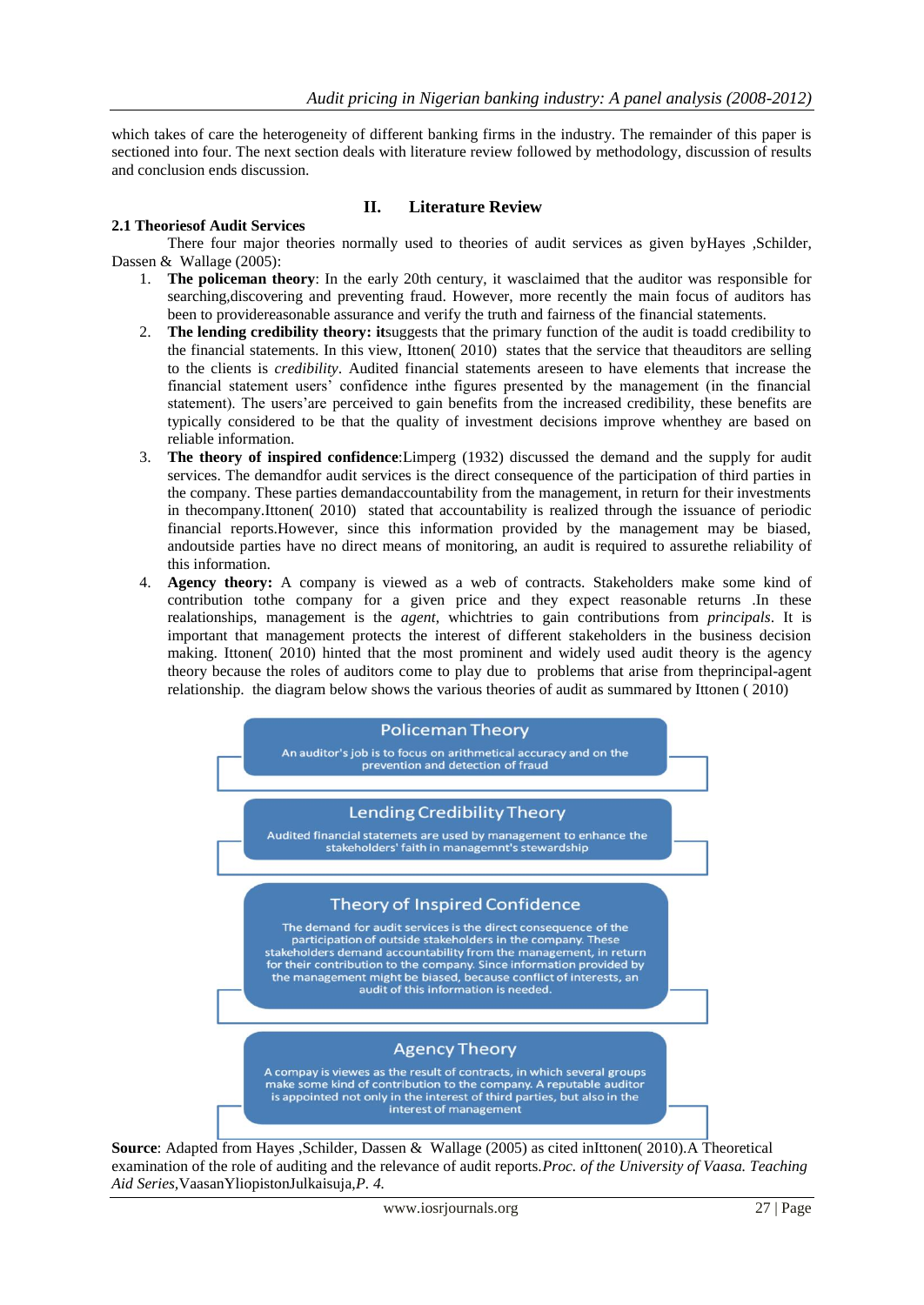### **2.2Economic features of an audit market**

As well known, the market for audit services exhibits a set of features that distinguish it from other markets for business services ( Gerakos&Syverson, 2013). The following are the silent features:

- 1. *Capital market transparency*: Firstly, it is observed by manyauthors (for instance, Watts & Zimmerman (1983), Black (2001), and Ball (2001)) to play an important and in some ways a unique role in preserving transparency and improving the functioning of capital markets. Hence, inability by financial auditors to catch and report improprieties is often highly and occasionally spectacularly visible.
- 2. *Mandatory demand:* a significant portion of demand in the market is mandated. Public companies arecompelled by laws to purchase audit services, and there are no services from outside the industry that canlegally serve as substitutes. That is, no substitute for the audit services.
- 3. *Concentrated supply:* the market's supply side is highly concentrated. Among public companies in Nigeria especially Bank industry., for example, the majority of audit engagements and almost all audit fees involve just four audit firms ( that is Big 4: Ernst & Young, Deloitte-Akintolawilliams, KPMG, and PricewaterhouseCoopers).
- 4. *Indivisible products-*Doogar& Easley(1998) explained audit market features by saying that in such market clients buy the entire audit from one firm. This all-or-nothing nature of audit demand makes audits *indivisible*. Second, because of this indivisibility, the distribution of client sizes affects the pattern of audit firms" market shares. Third, differencesin labor productivity across firms affect audit costs. Jointly, thesethree features can enable us to predict audit market concentration.
- 5. *Cost efficiency criteria* it seemed to predict that audit services market is becoming increasingly competitive. To offer audit services at competitive prices, information on the costs of conducting audit engagements is essential (Schelleman& Maijoor,2001). Specifically, given a specific level of audit quality, audit firms of whatever size need to know the *minimum* amount of costs necessary to effectuate particular audit engagements. That is, information on the cost efficiency of audit engagements is necessary. Schelleman&Maijoor(2001) further explained that audit firmsare professional service organizations whose most important input is human capital, themajority of the costs associated with audit engagements consist of costs for use of laborhours. This implies that audit firms also need information on (the minimum amount of) laborhours to compete effectively with other audit firms on the dimension of audit pricing.

#### **2.3 Demand for Audit in banking industry**

On demand for audit services, the American Accounting Association"s (AAA) Committee on Basic Auditing Concepts (1973) as cited by Ittonen( 2010) summarized the criteria that create the demand for auditing as thus: the potential or actual *conflict of interest*, *Consequence*s *of errors*, *Complexity*, *Remoteness*.

Firstly, the demand for auditing services may arise from the existenceof *conflict of interest* between the preparer(the bank management) of the information and the user(shareholders, creditors, government, bank customers, etc) .This circumstance may cause the information to be biased, i.e. the manager is allowedto choose the method, extent and timing of the reporting. This may make the qualityof information suspect and necessitate an independent review of the information,an audit.

Ittonen( 2010) stated that two sources of conflict of interests may be identified related to corporate reporting,deliberate and unintentional. First,management may deliberately prepare anddisclose biased information to pursue personal interests(selfish interest). Second, unintentional biasin financial information could exist if bank management, without realizing, attempts tosatisfy the needs of one outside interest group at the expense of the others. Thebank manager may please the interests of their creditors to gain favorable loanterms or to meet the debt covenants. In another direction, management may strive tosatisfy the needs of significant owners, at the expense of other owners. One of majorobjectives of auditing is to ensure unbiased reporting which could benefit one interestgroup( especially the managers) at the expense of the others.

Secondly, as illustrated by Ittonen( 2010), the demand for auditing may also be attributed to the significant economic,social or other *consequences of* users" *erroneous decisions*. To increasethe quality of their decision making, investors need reliable and complete information.The audit function adds to the credibility of the underlying informationand, as a consequence, users may rely more on the information and make moreaccurate evaluations.

Thirdly, both accounting and preparation of financial statements are becoming moreand more *complex*. Similarly, the interpretation of financial statements also requiresthorough understanding of accounting and reporting practices, businessprocesses governance issues, institutional settings and other banks" laws and regulations. Users are therefore findingit more and more difficult (or even impossible) to evaluate the quality of financialstatements and interpret the signals of the disclosures. Complexity of the reportingprocess may also increase the risk of unintentional errors due to the lackknowledge of the preparer. Furthermore, the average user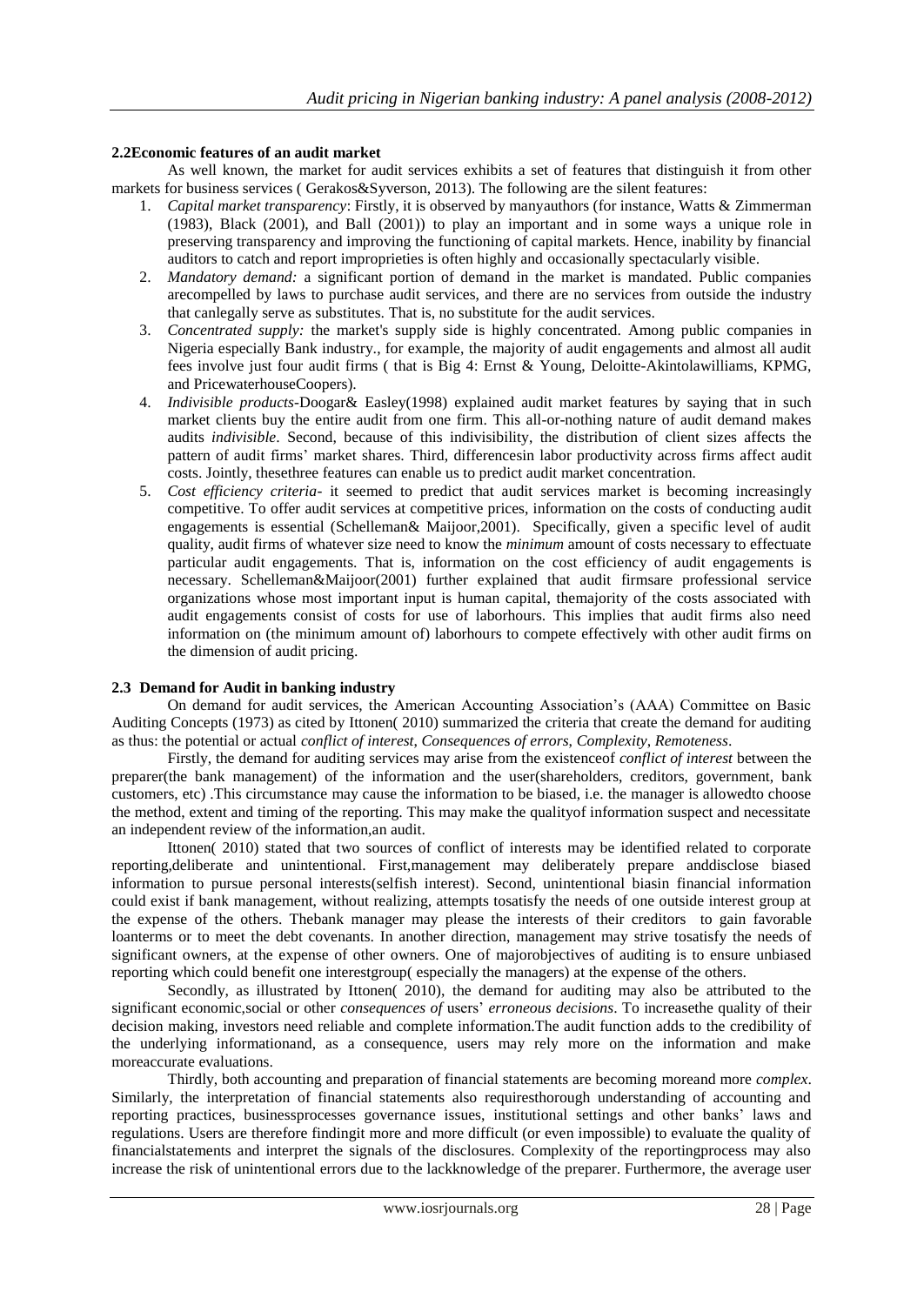of financial information may lack the average knowledge of knowing good quality financial reports. Hence, the auditor is hired to provide users an assessment of the quality of theinformation.

Fourth, typically the users of banks "financial statements do not have, due to legal andinstitutional barriers, direct access to the accounting records from which financialstatements are prepared. Furthermore, if the accounting records would be madeavailable for assessment, time and cost constraints normally prevent users frommaking a meaningful investigation due to different branches being held by banks. *Remoteness* prevents users from directly "auditing"the financial statements themselves. Due to these restrictions users mustrely on a third party, the audit firm, to assist them in assessing the quality of financialinformation, or accept the quality of the financial data in good faith.

In conclusion,Ittonen(2010) stated that the last four conditions are based on the theory of rational expectations.The concept of rational expectations assumes that people take intoaccount all available information that influences the outcome of their decisions. Further, it expects people to utilize their information intelligently and thereforethey do not systematically make mistakes (i.e. they learn from the past).

#### **2.4 Review of previous contributions**

Based on the previous studies, the determinants of audit fees can be classified into two major headings : client attributes and auditor attributes. The client attributes have received much attention in previous studies. Those studies included the characteristics of size, complexity, risk, and profitability of the firm being audited in the models (El-Gammal,2012). Consistent with the theory on audit effort and litigation, audit fees tend to increase with an increase in the client"s *size* (e.g. Simunic, 1980), *risk* (e.g. Stice, 1991), *complexity* (e.g., Hackenbrack&Knechel, 1997),and *profitability* (e.g., Hay, Knechel& Wong, 2006).However, audit company attributes are also considered important drivers of audit fees. Size,reputation, experience, competition, industry specialization and whether it is from the Big Four are aspects of theaudit company attributes that influence audit fees. Also, many prior studies suggested that audit fees increase with the Auditfirm"s *Size* (Francis, 1984; Palmrose, 1986), *reputation* (Larcker& Richardson, 2004, Gonthier&Schatt, 2007),*experience*, *industry specialization* (Pearson &Trompeter, 1994; Cullinan, 1998) andwhether it is one of the *Big Four* (Palmrose, 1986; Francis & Simon, 1987; Butterworth & Houghton, 1995). In addition, audit fees decreases with the increase in *competition*, the greater the number of competitors the lowerthe audit fees are charged (e.g., Maher, Tiessen, Colson& Broman, 1992). Currently, there are various published works on the relationship between audit fees and its determinants. Among them are discussed below:

Friis & Nielsen(2010) analyzed whether the application of IFRS standards has increased Danish companies" cost of auditing. The study is based on a sample of financial reports from large Danish companies from 2002 to 2008. Controlling for a number of general audit fee driving aspects, they find that overall, audit fees have not increased significantly for companies using IFRS rules. However, when combining IFRS with company size and complexity, they find that large and complex companies using IFRS pay a heavy audit fee premium compared to small and less complex companies that also use IFRS. The results for non-audit fees are less conclusive.

Ali &Amiens (2011) examined whether auditors are employed as a monitoring mechanism to mitigate agency problems between controlling shareholders and minority shareholders (named Type II agency conflict). In a context of ownership concentration and poor investor protection, controlling shareholders can easily expropriate minority shareholders and profit from private benefits of control. However, they state that this agency conflict has been rarely studied, as the most commonly assumed agency conflict resides between managers and shareholders (Type I). Using an audit fees model derived from Simunic (1980), they studied the impact of type I and type II agency conflicts on audit fees in high vs. low investor protection countries. They then focused on two countries (Germany and France) providing a lower investor protection level, and two countries (the USA and UK) providing a higher investor protection level. The results show 1) a negative relation between audit fees and managerial shareholding, which is stronger for strong than for low investor protection countries; 2) a curvilinear (concave) relation between audit fees and controlling shareholding for low investor protection countries; 3) a lower Type II conflict in the strong investor protection countries. These results illustrate the mixed effects of the legal environment and both agency conflicts on audit fees.

El-Gammal(2012) studied the views of external auditors and client's representatives (accountants, financial controllers and internal auditors) about the factors that affect determining audit fees and provides evidence whether thesefactors are related to audit firm characteristics or the client firm characteristics. A sample of 80 respondentsprovided the empirical data for the research by answering a self administered questionnaire. To conduct dataanalysis descriptive statistics, means, standard deviation and Mann-Whitney U test were used. The outcome ofthe study provides a vital insight into the determinants of audit fees from a developing country like Lebanon. Itwas found that all the pre-suggested determinants of audit fees are extremely important or important. Bothexternal auditors and client representatives groups agree that the most important factor affecting determiningamount of audit fees is whether the audit firm is one of the big four or notand the least important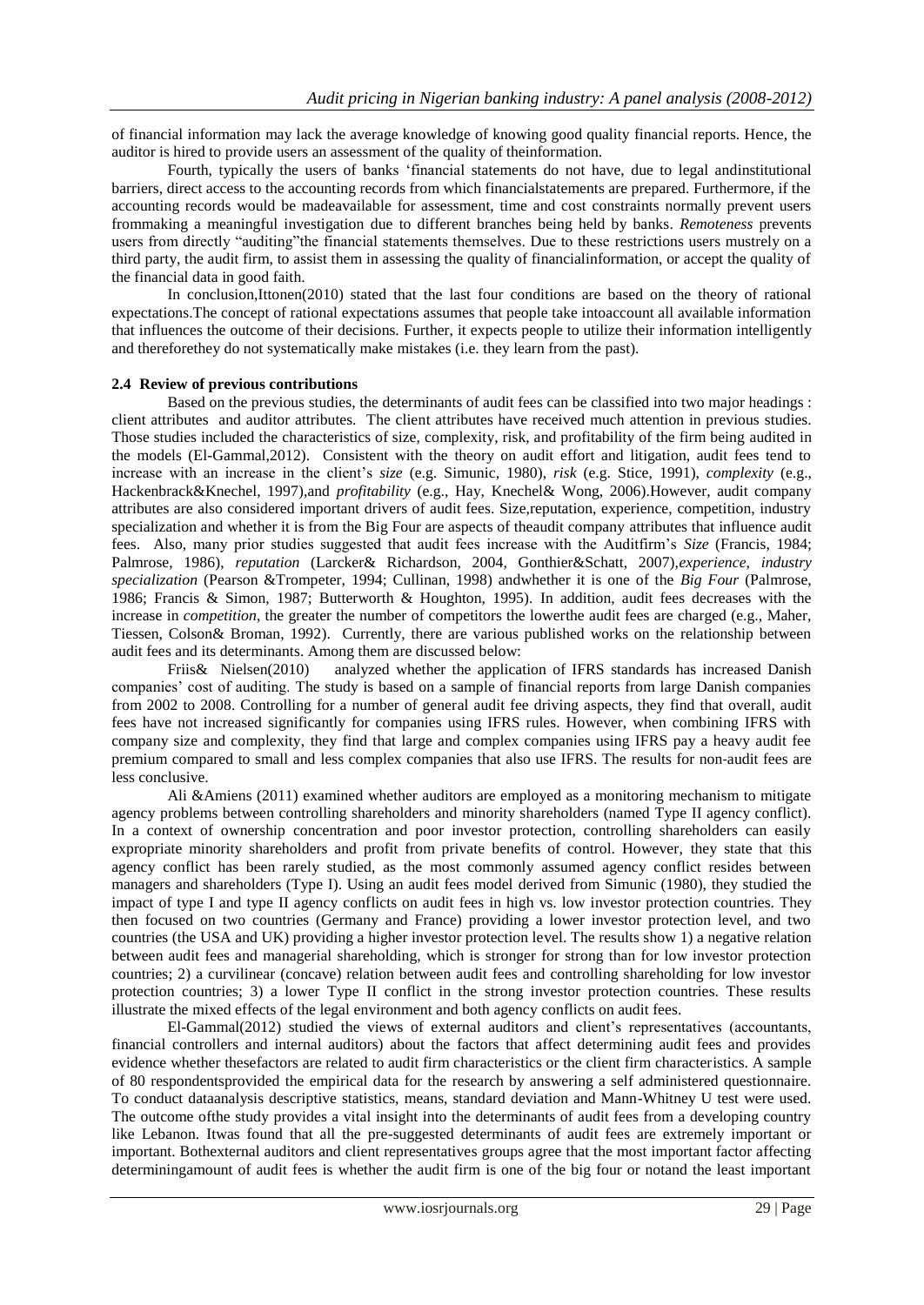factor is thesize of the audit firm based on the number of its employees. The results also show that the degree of importanceof each determinant of audit fees is homogenous among the two groups of respondents.

Ellis & Booker (2011) investigated the determinants of audit fees in the Community Action Agency (anti-povertyfighting nonfederal organizations) segment of the NPO sector of the audit market. An externalaudit fee model is developed using a national sample of 274 Community Action Agencies.Ordinary least square regression is used to test the model. The findings indicate that the model ishighly significant and explains the majority of the cross-sectional variance in audit fees.Consistent with prior studies, the size and complexity variables explain the majority of variancein fees. Contrary to prior studies, there is a weak association between the proxies for risk andfees and there is a low concentration of Big audit firms. This segment of the audit market isdominated by small (non-Top 100) audit firms.

Hassan&Naser (2013) examined factors influencing audit fees paid by non-financial companies listed on AbuDhabi Stock Exchange (ADX). Data were collected from the 2011 annual and corporate governance reportspublished by the Emirati non-financial companies listed on ADX. Backward regression analysis is employed toassess the association between audit fees and certain company"s attributes. The findings show a directrelationship between audit fees and each of corporate size, business complexity and audit report lag variables. An inverse relationship has been detected between audit fees and each of industry type and audit committeeindependence. The findings also revealed that audit fees are not significantly influenced by company"sprofitability, risk, and status of audit firm.

Ionela-Corina, Ioan-Bogdan, Mihai&Marilena(2012) aimed to identify the determinants ofthe audit fees, by testing the existence of a circular causality in the connection between auditfees and the financial performance of a NYSE-quoted company. The analysis is based on asample of the first 100 companies (NYSE quoted) of the Top 500 Fortune, except for thecompanies in the investment funds and insurances field. In the study there were tested andvalidated the following working hypothesis: "the level of the audit fees is mainly influenced bythe company"s capacity to continue its activity", "the prestige of the audited companycontributes to the decrease of the audit fees" and "the reduced fees level, paid by the customeraudited by one of the Big4 companies in this exercise, contributes to the future prestigeincrease". For data analysis they used *linear regression analysis* (simple and multiple)and *the variance analysis* (ANOVA). Research results indicate the existence of a circularcausality, bidirectional, on the level of the relationship between audit fees and financial performance.

Shammari,Yaqout&Hussaini (2008) investigated the audit market in Kuwait. They developed a model for the determinants of audit fees that took into account client size, risk, complexity, profitability, industry and auditor. The findings show that there are similarities in the determining factors for audit fees in Kuwait and other countries previously studied. However, it was also found differences. Contrary to the findings of most of the other studies there is no fee premium in Kuwait for the Big Four auditing firms. This study shows that the level of audit fees is positively associated with client size and complexity of client operations. Other variables are not significant.

Hallak& Silva (2012) aimed to identify the factors affecting the auditing and consulting expenditures in Brazilian public companies. The study was motivated by the lack of studies on auditing and consulting expenses in Brazil, whereas this matter has been researched for years in other countries. Data on Brazil are scarce because the disclosure of spending on auditing and consulting services provided by independent auditors only became mandatory in 2009. The disclosure of these data enables the analysis of the drivers of the fees paid by companies for these services. In the study, it was only analyzed the expenditures for consultancy services provided by the same auditing firm; that is, they ignored all spending on other consultants. The results indicated that audit fees are positively related to company size, corporate governance quality, and the Big Four status of the auditor. In terms of consulting expenses, there is a positive relationship between company size and Big Four status, but there is no significant relationship with corporate governance. In addition, Swanson (2008) examined the effect of size and financial position on audit fees using regression analysis. The model shows a direct relationship between measures of both assets and revenues and the audit fees that firms are charged. He concluded that measures of size do have an effect on the price of audit services in the U.S. financial services industry.

Furthermore, Akinpelu, Omojola, Ogunseye&Bada (2013) also investigated the determinants of audit fees in commercial banks in Nigeria. Data were collected from a sample of banks mostly quoted on Nigerian Stock Exchange. Consistent with previous studies, the results showed that bank size, degree of bank complexity and transaction and saving accounts to total deposit ratio are positively related and statistically significant to audit fees charged by the auditors. Even though, non performing loan is positively related to audit fees, it is statistically insignificant. While, the risk weighted capital adequacy ratio is negatively related and statistically insignificant to audit fees.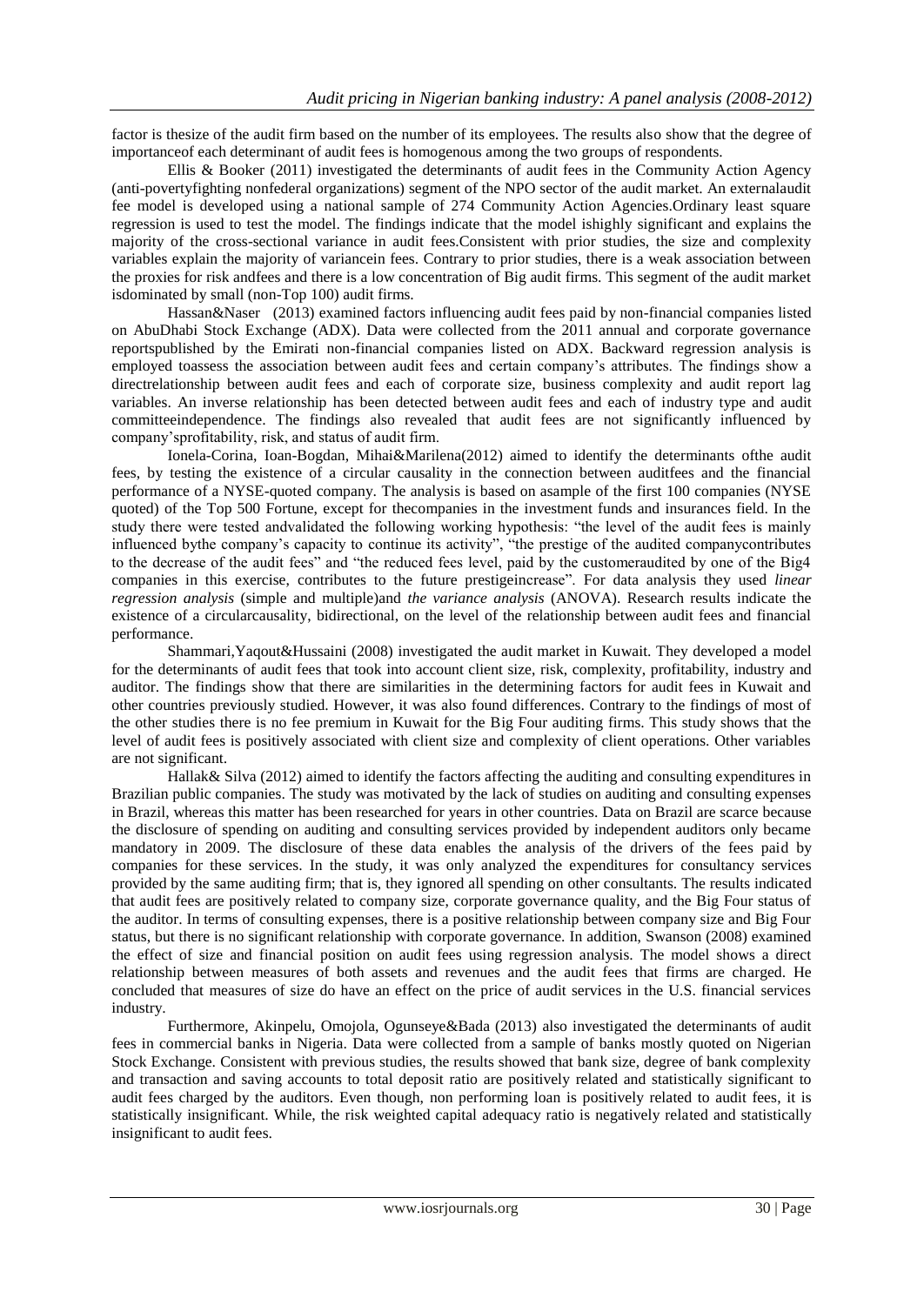In conclusion, most of the previous studies have analyzed the determinants of audit fees in a cross sectional manner without analyzing, using a combination of cross-sectional data and time series data called panel data. However, this present study intends to fill this gab by studying the relationship between audit fees and its determinants in Nigeria using panel data approach.

#### **III. Methodology**

To construct the sample, 14 commercial banks in Nigerian economy were selected which represented about 64% of the population (since 22 banks are operating as of year 2013).The study covers a period of five years from 2008 to 2012. It can therefore be summarized that the study employed 70 observations. The study is based primarily on the secondary data collected from the annual reports and accounts of the selected banks in Nigeria (see appendix for the list of the banks).

The panel data analysis has been carried out to find out the determinants of audit fees in Nigerian bank industry. The panel character of data allows for the use of panel methodology. The panel data estimations areconsidered most recent and efficient analytical methods in handling of econometric data of this kind. The paneldata model is a powerful and strong research instrument. The combined panel data matrix set consists ofa time series for each cross sectional member in data set, and of variety of estimation methods. Themain purpose of using panel data is because it provides the more efficient estimation of parameter byconsidering broader source of variation, outsource more information to researcher and it allow thestudy of dynamic behavior parameters.

#### **3.1 The Empirical Model**

The sample consists of N cross sectional units (14-Banks) that are observed at different T-timeperiods (from 2008 to 2012).It is important for a corporation to know how its corporate structure and operating results affect audit fees. The empirical model seeks to establish a link between the determinants and audit fees charged to the top 14 bank-financial services institutions in Nigerian economy. From the words of Swanson (2008), many empirical studies incorporate the same variables in their studies to explain as much of the audit fees as possible. For instance, audit fees tend to increase with an increase in the client"s *size* (Simunic, 1980), *risk*  (Stice, 1991), *complexity* (e.g., Hackenbrack&Knechel, 1997), and *profitability* (e.g., Hay, Knechel& Wong, 2006). However, audit firm attributes are also considered important drivers of audit fees. Size, reputation, experience, competition, industry specialization and whether it is from the Big Four are aspects of the audit company attributes that influence audit fees. Also, many prior studies suggested that audit fees increase with the Audit firm"s *Size* (Francis, 1984; Palmrose, 1986), *reputation* (Larcker& Richardson, 2004, Gonthier&Schatt, 2007), *experience*, *industry specialization* (Pearson &Trompeter, 1994; Cullinan, 1998) and whether it is one of the *Big Four* (Palmrose, 1986; Francis & Simon, 1987; Butterworth & Houghton, 1995). In addition, audit fees decreases with the increase in *competition*, the greater the number of competitors the lower the audit fees are charged (e.g., Maher, Tiessen, Colson & Broman, 1992).

Following the above discussion, consider following equation:

Yit = α<sup>i</sup> + βXit + μit……………………………………………………………….(1)

Where Y and X have both i and t subscripts for  $i = 1, 2, \dots N$  sections and  $t = 1, 2, \dots T$  timeperiod. Y<sub>it</sub> represents the dependent variable in the model which is the Audit fees and its determinants,  $X_{it}$  contain set of explanatory variables in the estimation model and  $\alpha$  is the taken to beconstant over time t and specific to the individual cross section unit i. If  $\alpha$  is taken to be the same across unit then ordinary least square (OLS) provides a consistent and efficient estimate of  $\alpha$ and β, but this study employs the fixed effect estimator, simply to take care of unobserved heterogeneity such as managerial philosophy within the Nigerian bank industry which is assumed to vary but time-invariant. This study adopts and modifies the model of Swanson (2008) to explain the relationship between the audit fees and its determinants in Nigerian bank industry.The Swanson"s model states that: *Audit fees = f ( total assets, sales revenues, net income, number of employees*)………(2)

For the purpose of this study, the equation (2) is,therefore, modified as shown in equation (3)

*AD = ƒ (NI, BR, LT*)……………………………………………………………….….(3)

In specific form,

ADit = αi+ β1NIit+ β2BRit+ β3LTit+uit………………………………………………………(4)

## **3.2Measurement of Variables and Apriori- expectations**

(AD) Audit fees= the explained variable

(NI)Net income<sub>it</sub>= measurement of performances of bank (i) at time (t)

```
(BR)Number of branches<sub>it</sub>= measurement of complexity of bank (i) at time (t)
```

```
(LT)Liabilities to total assets ratio_{ii}= measurement of risk of bank (i) at time (t)
```
 $u_{it}$  = error term

while  $\alpha_i$  is the intercept,  $\beta_1$ ,  $\beta_2$ ,  $\beta_3$  are the coefficient parameters to be estimated.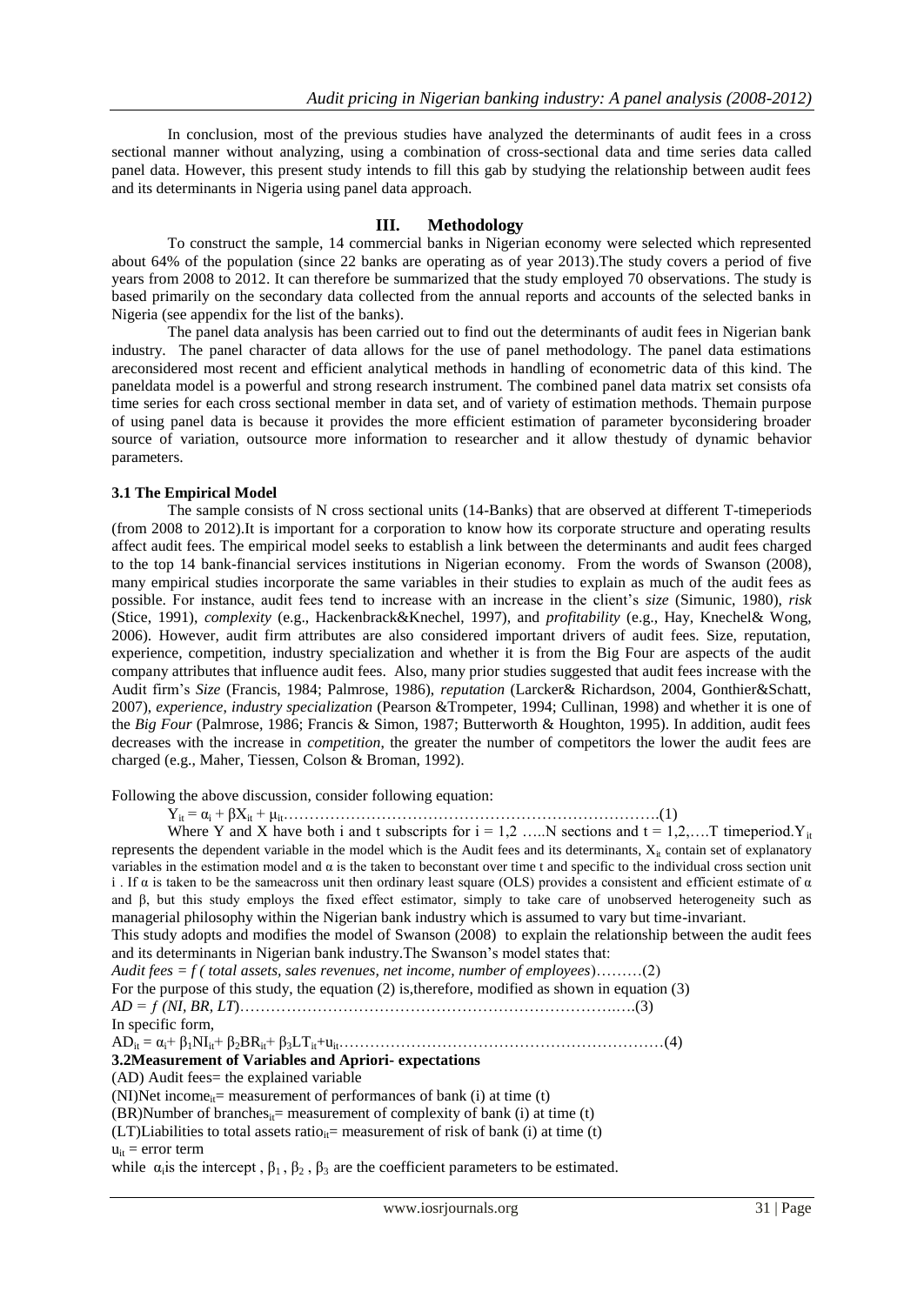The expectation is that;  $\alpha_i$ ,  $\beta_1$ ,  $\beta_2$ ,  $\beta_3$   $\square$ 0

#### **IV. Discussion of Results**

From the empirical result, the estimated model was obtained and stated as shown in the appendix(**Table 1**). The coefficient of Number of branches (BR) and Liabilities to total assets ratio (IT) are positive which follows the apriori expectations meaning that both exhibit positive relationship with the Audit Fees (AD). While the parameter of Net Income (NI) exhibits negative relationship with AD. It means that a unit increased in BR will lead to 0.00112 increases in AD on average; similarly, a unit increased in IT will make AD to increase by 6287.191 on average. On the other hand, a unit increased in NI will to a fall in AD by 70.86 on average. All, the parameters of the model are significant at 5% level of significance. The coefficient of determination  $(R^2)$  reflects that 96.8% variation in the AD is explained by the model. The value of F-calculated of 100.5665 is a clear indication that the model passes the test of overall significant at 5% level of significance. In addition, Durbin-Watson test (D) statistic is 2.97 which is compared with the tabulated values (Lower limit ( $D<sub>L</sub>$ ) of 1.525 and Upper limit ( $D<sub>L</sub>$ ) of 1.703) shows no evidence of positive first-order serial correlation.

By looking at the above analyses, the positive relationship between the AD and the number of branches offered a clear indication that there is a positive relationship between complexity of banks and audit fees. This suggests that it will take an audit firm much time and effort to visit different locations and networks of a bank for audit exercise purposes. Hence, it reveals that audit firms will charge higher fees, if a bank has wider network system. However, the parameter of Net income (NI) gives a negative relationship between Audit fees and Net income. And, it is significant. Since, net income measures the operating performance of banks, the result suggests that if a bank performs profitably, the level to which it exposes to risk vulnerability tends to reduce. Hence, it pays lower audit fees. In addition, Liabilities to total assets ratio is a mean of measuring level of leverage or risk of a corporate body, the result shows that the higher the risk of a bank the higher the audit fees chargeable by audit firm in Nigerian bank industry. Contrarily, the lower the risk, the lower the audit fees charged. This view is supported by Hassan &Naser (2013);Simunic (1980), Stice, (1991), Hackenbrack&Knechel (1997).

#### **V. Conclusion**

In conclusion, the study focuses on the determinants of audit fees in Nigerian banking industry. The uniqueness of this study is the Panel data analysis used. The Panel data model encompasses three variables (such as complexity, risk and operating performance) which lead to the conclusion that these variables are significant and have a greater influence on the determination of audit fees in Nigerian commercial banking industry. Hence, it can be further said that the view of this study is consistent with the findings of Swanson (2008) who studied the determinants of audit fees for financial institutions in USA, and the work of Akinpelu, Omojola, Ogunseye&Bada (2013) that examined the link between audit fees and its determinants in Nigerian banking industry.

#### **References**

- [1] Akinpelu, Y. A. O., Omojola, S.O., Ogunseye, T. O.&Bada O. T. (2013).The pricing of audit services in Nigeria commercial banks. Research Journal of Finance and Accounting 4(3),74-80.
- [2] Ali,B. C. & Amiens C. &Lesage, C. (2011). Ownership concentration and audit fees: do auditors matter most when investors are protected least? Paris, France: HEC School of Management (GREGHEC).
- [3] American Accounting Association (AAA, 1973). Committee on basic auditing concepts,a statement of basic auditing concepts. Florida, Sarasota.
- [4] Ball, R. (2001). Infrastructure requirements for an economically enceinte system of publicfinancial reporting and disclosure. Brookings-Wharton Papers on Financial Services no.1,127-169.
- [5] Banks and Other Financial Institutions Act ( BOFIA, 1991)-Central Bank of Nigeria. Available online at [www.cenbank.org/..../1991/BOFIA.PDF.](http://www.cenbank.org/..../1991/BOFIA.PDF) Accessed on 23th September, 2013.
- [6] Black, B. (2001). The legal and institutional preconditions for strong Securities Markets.UCLA Law Review no. 48, 781-856.
- [7] Butterworth, S., & Houghton, K. A. (1995). Auditor switching: The pricing of audit services. Journal of Business Finance and Accounting, 22(3), 323-344.
- [8] Companies and Allied Matters Act ( CAMA, 2004) CAP C20, Law of the Federal Republic of Nigeria, 2004(amended). Available online at [www.nigeria-law.org/..../comp.](http://www.nigeria-law.org/..../comp) accessed on 20th June,2013.
- [9] Cullinan, C. (1998). Evidence of non-big 6 market specialization and pricing power in a niche assuming service sector. Auditing, A Journal of practice and theory, 17(supplement), 47-57.
- [10] Doogar, R. &Easley,R.(1998). Concentration without differentiation: A New look at the determinants of audit Market Concentration. Journal of Accounting and Economics: 235-253.
- [11] Ellis, Y., & Booker, Q. L. (2011). Audit fee determinants in the nonprofit sector: A study of community action agencies. Columbia State University: Faculty Publications.
- [12] El-Gammal, W. (2012). Determinants of Audit Fees: Evidence from LebanonInternational Business Research, 5(11), 136-145.
- [13] Friis,O. &Nielsen,M. (2010). Audit fees and IFRS accounting: Is information costly? Discussion Papers on Business and Economics No. 3/2010, University of Southern Denmark. Available online at //www.sdu.dk/osbec,accessed on 30<sup>th</sup> September, 2013.
- [14] Francis, J. R. (1984). The effect of audit firm Size on audit Prices: A study of theAustralian Market. Journal of Accounting and Economics, 6(2),133- 151.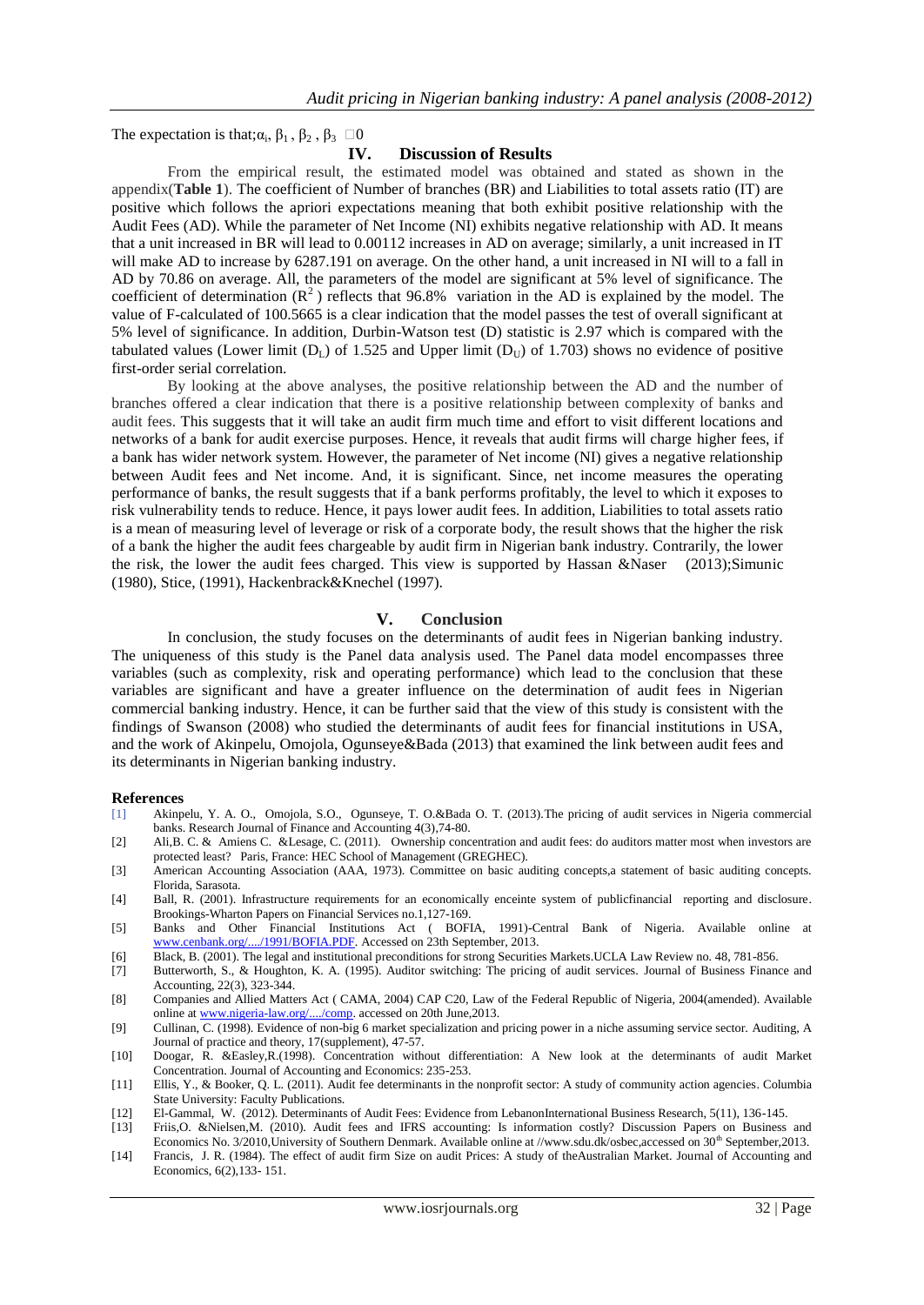- [15] Gerakos, J. &Syverson,C. (2013). Competition in the audit Market: Policy implications. University of Chicago Booth School of Business: faculty publication.
- [16] Gonthier, B., &Schatt, A. (2007). Determinants of audit fees for French quoted firms. Managerial Auditing Journal, 22(2), 139-160.
- [17] Hackenbrack, K. &Knechel, W.R. (1997). Resource allocation decisions in audit engagements. Contemporary Accounting Research 14 (1997), 481-499.
- [18] Hallak, R. T. & Da Silva, A. L. C.(2012). Determinants of audit and non-audit fees provided by independent auditors in Brazil. Rev. contab. finanç.23 (60) São Paulo Sept./Dec. 2012. Available online at [http://dx.doi.org/10.1590/S1519-70772012000300007.](http://dx.doi.org/10.1590/S1519-70772012000300007)  Accessed on 21th November,2012.
- [19] Hassan,Y. M. &Naser, K.(2013). Determinants of audit fees: Evidence from an emerging economy. International Business Research, 6(8), 13-25.
- [20] Hayes ,Schilder, Dassen & Wallage, P. (2005). Principles of auditing: An international perspective . New York: McGraw-Hill Higher Education
- [21] Hay, D. W., Knechel. R. & Wong, N. (2006). Audit fees: A meta-analysis of the effect of supply and demand attributes. Contemporary Accounting Research, 23(2006), 141‐191.
- **[22]** Ionela-Corina C. ,Ioan-Bogdan R. , Mihai Carp &Marilena M. (2012). A Circular causality analysis on the determinants of the audit fees within the NYSE-quoted companies. IBIMAPublishing Communications of the IBIMA. Available online at [http://www.ibimapublishing.com/journals/CIBIMA/cibima.html.](http://www.ibimapublishing.com/journals/CIBIMA/cibima.html) accessed on 20th November,2013.
- [23] Ittonen, K. (2010).A Theoretical examination of the role of auditing and the relevance of audit reports. VaasanYliopistonJulkaisuja, Proc. of the University of Vaasa. Teaching Aid Series. PP. 1-70
- [24] Larcker, D., & Richardson, S. (2004). Fees paid to audit firms, accrual choices, and corporate governance. Journal of Accounting Research 42(2004), 625-658.
- [25] Limperg, T. (1932). Theory of inspired confidence. University of Amsterdam.Maher, M., Tiessen, P., Colson, R., & Broman, A. (1992). Competition and audit fees. The Accounting Review, 67(1), 199-211.
- [26] Palmrose Z.-V. (1986). Audit fees and auditor size: Further evidence. Journal ofAccounting Research,24(1) , 97-110.
- [27] Pearson, T., &Trompeter, G. (1994). Competition in the market for audit services: The effect of supplier concentration on audit fees. Contemporary Accounting Research, 11(1), 115-135.
- [28] Simunic, D. A. (1980). The pricing of audit services: Theory and evidence. Journal of Accounting Research, 18(1),161‐190.
- [29] Shammari, B. A., Yaqout, A. A.&Hussaini, A. A. (2008). Determinants of audit fees in Kuwait. International Academy of Business and Economics,8( 1),1-7.
- [30] Stice, J .(1991). Using financial and market information to identify pre-engagementfactors associated with lawsuits against auditors. The Accounting Review 66,516-33.
- [31] Swanson, K. (2008). The determinants of audit prices for financial services institutions in the United States. Major Themes in Economics, Spring 2008. Available online a[t www.business.uni.edu/...../kswanson.pdf.](http://www.business.uni.edu/...../kswanson.pdf) accessed on 23th Feburary,2013
- [32] Watts, R., & Zimmerman, J. (1983). Agency problems, auditing and the theory of the firm: Some evidence. Journal of Law & Economics, 26 (3), 613-634.

| Table: 1- Results showing the estimated coefficients of the model |                              |                       |             |          |
|-------------------------------------------------------------------|------------------------------|-----------------------|-------------|----------|
| <b>Variable</b>                                                   | Coefficient                  | <b>Std. Error</b>     | t-Statistic | Prob.    |
| $\mathsf{C}$                                                      | 13338.77                     | 5159.141              | 2.585462    | 0.0125   |
| <b>BR</b>                                                         | 0.001122                     | 0.000201              | 5.592628    | 0.0000   |
| NI                                                                | $-70.86950$                  | 24.11714              | $-2.938553$ | 0.0049   |
| <b>IT</b>                                                         | 6287.191                     | 1349.526              | 4.658814    | 0.0000   |
| Fixed Effects (Cross)                                             |                              |                       |             |          |
| $ACC-C$                                                           | 1.83E-13                     |                       |             |          |
| $UBA-C$                                                           | 1.83E-13                     |                       |             |          |
| $ECO-C$                                                           | 1.83E-13                     |                       |             |          |
| $FCM-C$                                                           | 1.83E-13                     |                       |             |          |
| FIDE—C                                                            | 1.83E-13                     |                       |             |          |
| $GTB - C$                                                         | 1.83E-13                     |                       |             |          |
| STER-C                                                            | 1.83E-13                     |                       |             |          |
| $UBN-C$                                                           | 1.83E-13                     |                       |             |          |
| WEMA-C                                                            | 1.83E-13                     |                       |             |          |
| $DIAM-C$                                                          | 1.83E-13                     |                       |             |          |
| FIRST-C                                                           | 1.83E-13                     |                       |             |          |
| $ZEN$ — $C$                                                       | 1.83E-13                     |                       |             |          |
| UNITY-C                                                           | 1.83E-13                     |                       |             |          |
| $SKY-C$                                                           | 1.83E-13                     |                       |             |          |
|                                                                   | <b>Effects Specification</b> |                       |             |          |
| Cross-section fixed (dummy variables)                             |                              |                       |             |          |
| R-squared                                                         | 0.968112                     | Mean dependent var    |             | 176.4000 |
| Adjusted R-squared                                                | 0.958485                     | S.D. dependent var    |             | 46.50523 |
| S.E. of regression                                                | 9.475508                     | Akaike info criterion |             | 7.542809 |
| Sum squared resid                                                 | 4758.618                     | Schwarz criterion     |             | 8.088872 |
| Log likelihood                                                    | $-246.9983$                  | Hannan-Quinn criter.  |             | 7.759712 |
| F-statistic                                                       | 100.5665                     | Durbin-Watson stat    |             | 2.975429 |
| Prob(F-statistic)                                                 | 0.000000                     |                       |             |          |

# **Appendix**

#### **Source: Author's computation**